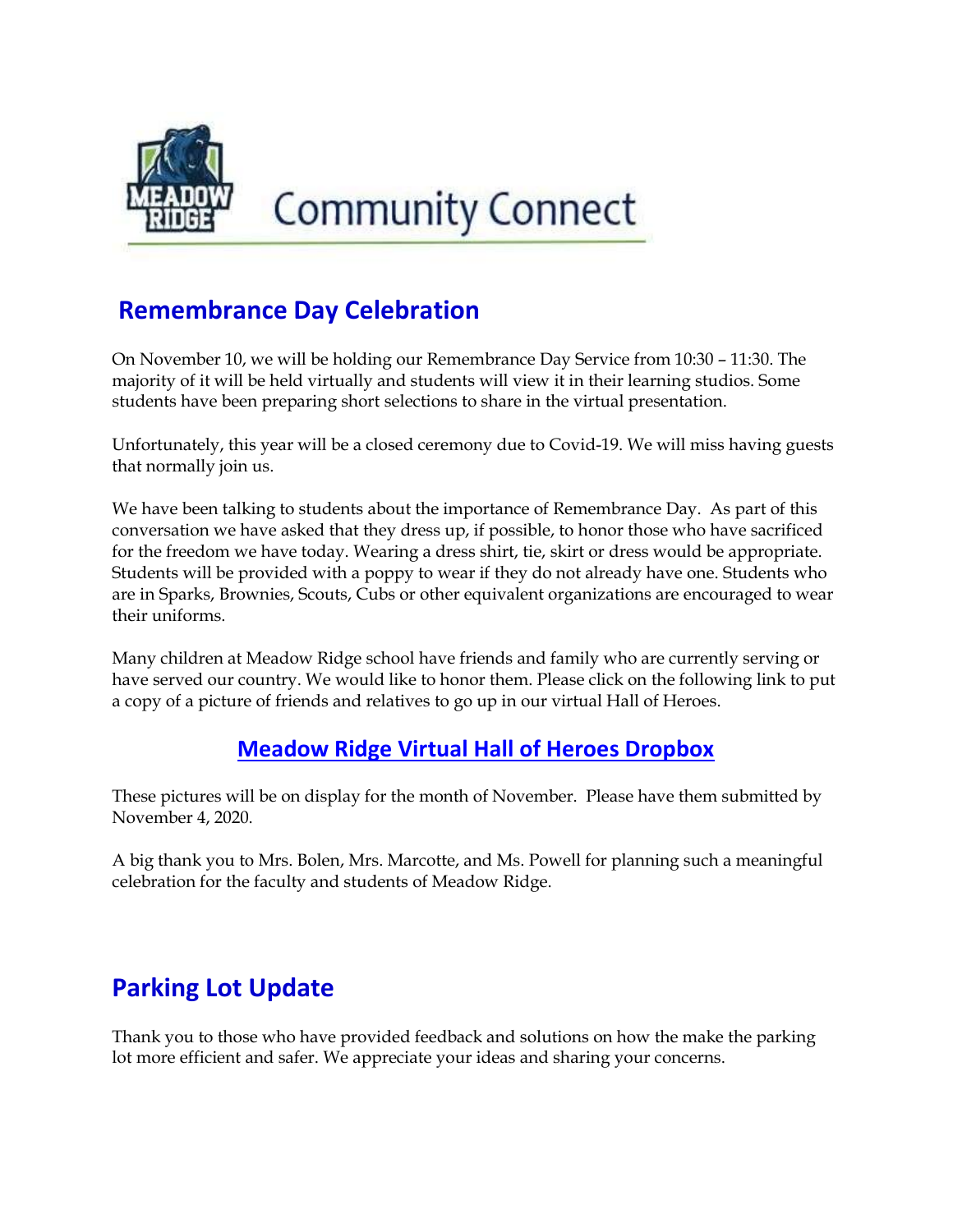Please note that it is a shared responsibility to ensure our children are safe and that we follow the expectations of Meadow Ridge so that it continues to be a warm and welcoming place. We truly appreciate all of your support while working through new challenges that arise. Please note that the traffic seems to back up between 8:28 and 8:35 am.

There is NO PARKING along the Drop-Off Zones. Drop off zones are those spaces where vehicles are required to parallel park.

Parents have been using these spaces to park and wait to drop off their children. Therefore, people are having to loop around several times before finding a drop off space. Others have resorted to dropping kids off in the middle of the parking lot meaning students are dodging through traffic. You can imagine that this is extremely dangerous. Students should only be crossing at the designated crosswalk and not running through roadways.

Drop-Off Zones are designed for "drop and go" in order to keep traffic flow moving. Therefore, if you park in the Drop-Off Zone, we respectfully ask for your child to promptly leave the vehicle and that you leave the drop off zone within 30 seconds. This will keep the traffic flowing during peak times. We also ask that you limit your speed to 10 km/hr as children are crossing at pedestrian crosswalks. If you want to wait with your child until closer to the bell time, you can park in the regular parking stall or drop off closer to 8:35.

The land across from the school belongs to the Town of Okotoks and is zoned for a community campus one day. It is not our decision to use as a parking lot. We will approach the Town to inquire whether this is a feasible option.

Moving forward, we will have Faculty and parent volunteers out there to monitor traffic and keep it flowing. Please be respectful of their requests and appreciate they are helping keep our kids safe our parking lot moving efficiently.

### Scholastic Book Fair

Our Scholastic Book Fair will be held virtually this year. It is a fabulous fundraiser for our Learning Commons to purchase more books for the school. Please see the attached document for details!

Virtual Book Fair Flyer.pdf

Virtual Book Fair Website Link